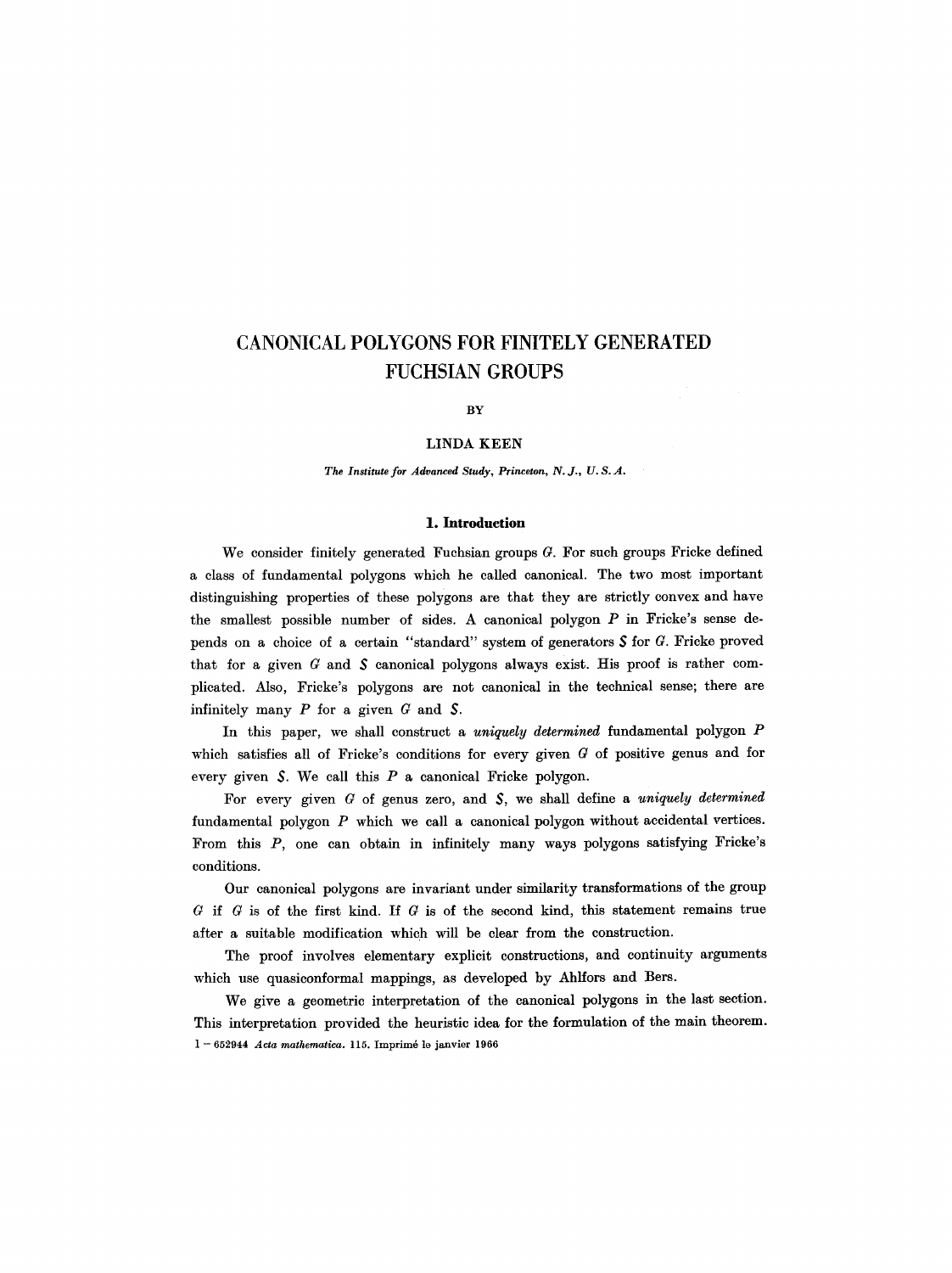The author takes pride and pleasure in acknowledging the guidance of professor Lipman Bers in the preparation of this dissertation. His patient and penetrating counsel and his warm friendship will be remembered always.

### **2. Definitions**

We say that  $S$  is a Riemann surface of *finite type*  $(g; n; m)$  if it is conformally equivalent to  $S-\{(p_1, p_2, ..., p_n) \cup (d_1, d_2, ..., d_m)\}\$  where  $\hat{S}$  is a closed Riemann surface of genus g, the  $p_i$  are points and the  $d_j$  are closed conformal discs  $(p_i \neq p_j,$  $d_i \cap d_j = \emptyset$  for  $i+j$ ,  $p_i \notin d_j$ ,  $n \ge 0$ ,  $m \ge 0$ ). Suppose that to each "removed" point  $p_j$ ,  $j=1, 2, ..., n$ , there is assigned an "integer"  $v_j$ ,  $v_j = 2, 3, ..., \infty$ ,  $v_1 \le v_2 \le ... \le v_n$ . Then we say that S has *signature*  $(g; n; \nu_1, \ldots, \nu_n; m)$ . A surface's type is preserved under conformal equivalence, hence this definition is meaningful.

A surface S with signature  $(g; n; \nu_1, ..., \nu_n; m)$  is *represented* by a Fuchsian group  $G$  if:

1)  $G$  is a properly discontinous group of Möbius transformations leaving the unit disc  $U$  fixed.

2) If  $U_G$  denotes  $U-\{\text{elliptic fixed points of } G\}$  then

2a) *U*/*G* is conformally equivalent to  $\hat{S} - \{(p_r, ..., p_n) \cup (d_1, ..., d_m)\}\$  where  $r_r = r_{r+1} =$  $\ldots = \infty$ .  $U_G/G$  is conformally equivalent to  $S - \{(p_1, \ldots, p_n) \cup (d_1, \ldots, d_m)\}.$ 

2b) The map  $\pi_G: U \to U/G$  is locally 1 to 1 in the neighborhood of every point of  $U_G$ , and is  $v_j$  to 1 at the pre-images of the points  $p_1, ..., p_{r-1}$ .

### **3.** Preliminaries

From now on we consider only Riemann surfaces of finite type. The following three classical theorems are basic to the theory we are discussing.

T~ E O RE M 1. *Given a Riemann sur/ace with a signature, a Fuchsian group representing it is finitely generated and is determined up to conjugation by a Möbius transformation.* 

The proof may be found in Appell-Goursat [4].

THEOREM 2. All *finitely generated Fuchsian groups represent surfaces of finite type.* 

A direct proof will appear in a forthcoming paper by Bers [7], and can also be found as a special case of a theorem of Ahlfors [2].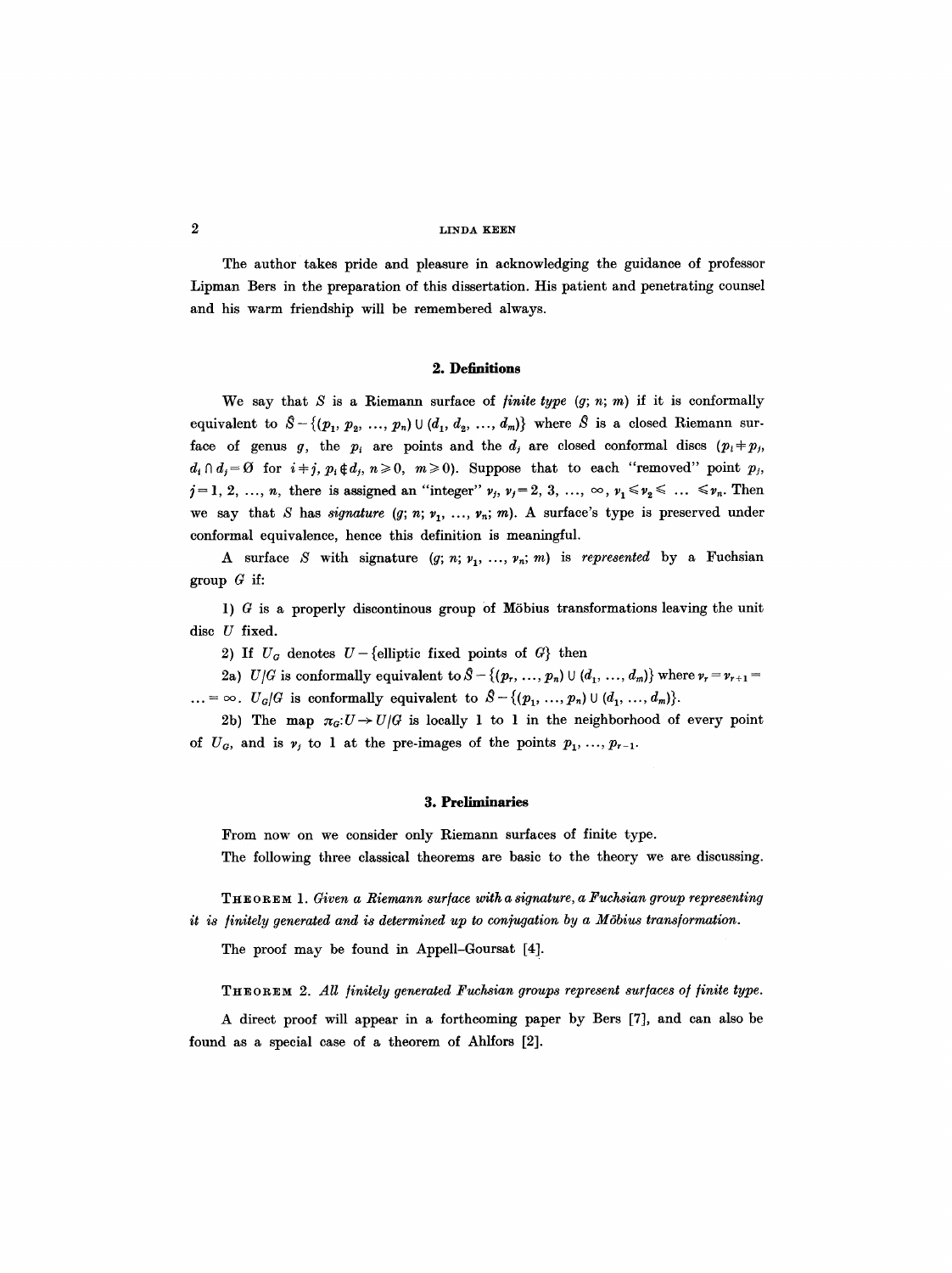THE ORE M 3. *There exists a/initely generated Fuchsian group representing every sur face of finite type with a given signature provided that*  $3g-3+n+m>0$  and if  $g=0$ ,  $m=0, n=4$  then  $\sum_{j=1}^{4} \nu_j > 8$ .

Note that we omit any discussion of the triangle groups in this paper.

Proof of this may be found in Ford  $[9]$  and Bers  $[5]$ . However, the statement also follows from the construction we will give later. We will sketch the proof at the appropriate place.

### 4. Frieke polygons

If  $(g; n; \nu_1, \ldots, \nu_n; m)$  is the signature of S, and if G is the group representing S, we call  $(g; n; \nu_1, \ldots, \nu_n; m)$  the *signature* of G. We remark that the signature of G is preserved under conjugation.

Let G be a finitely generated Fuchsian group with signature  $(g; n; \nu_1, \ldots, \nu_n; m)$ and suppose R is a fundamental region for G. R is called a *standard [undamental region* for G if it satisfies the following conditions:

1) R is bounded by  $4g + 2n + 2m$  Jordan arcs in U and m arcs on the boundary of  $U$ , forming a Jordan curve oriented so that the interior of  $R$  is on the left.

2) If the sides of  $R$  are suitably labelled in order:

$$
a_1, b_1, a'_1, b'_1, a_2, b_2, a'_2, b'_2, \ldots, a'_g b'_g, c_1, c'_1, \ldots, c_n, c'_n, d_1, e_1, d'_1, \ldots, d_m, e_m, d'_m,
$$

there exist hyperbolic elements  $A_i, B_i$  and  $D_j \in G$ ,  $i = 1, 2, ..., g$ ,  $j = 1, 2, ..., m$ , such that  $A_i(a_i) = -a'_i, B_i(b'_i) = -b'_i$  and  $D_i(d_j) = -d'_i$ , and elliptic elements  $C_k \in G$  of order  $v_k$  (parabolic if  $v_k = \infty$ )  $k = 1, 2, ..., n$ , such that  $C_k(c_k) = -c'_k$ . These elements satisfy the relation:

$$
D_n \dots D_1 C_n \dots C_1 B_g^{-1} A_g^{-1} B_g A_g \dots B_1^{-1} A_1^{-1} B_1 A_1 = 1. \tag{1}
$$

(Note: In this paper the notation *AB* means first apply B and then apply A.) The  $e_j$ ,  $j=1, 2, ..., m$  are arcs on the unit circle.

It is known that the elements of

$$
S = \{A_1, B_1, \ldots, A_g, B_g, C_1, \ldots, C_n, D_1, \ldots, D_m\}
$$

with the single relation  $(1)$ , generate  $G$ . We will call  $S$  a *standard sequence of generators. R* is said to belong to S.

Two standard fundamental regions are *equivalent* if they give rise to the same standard sequence of generators.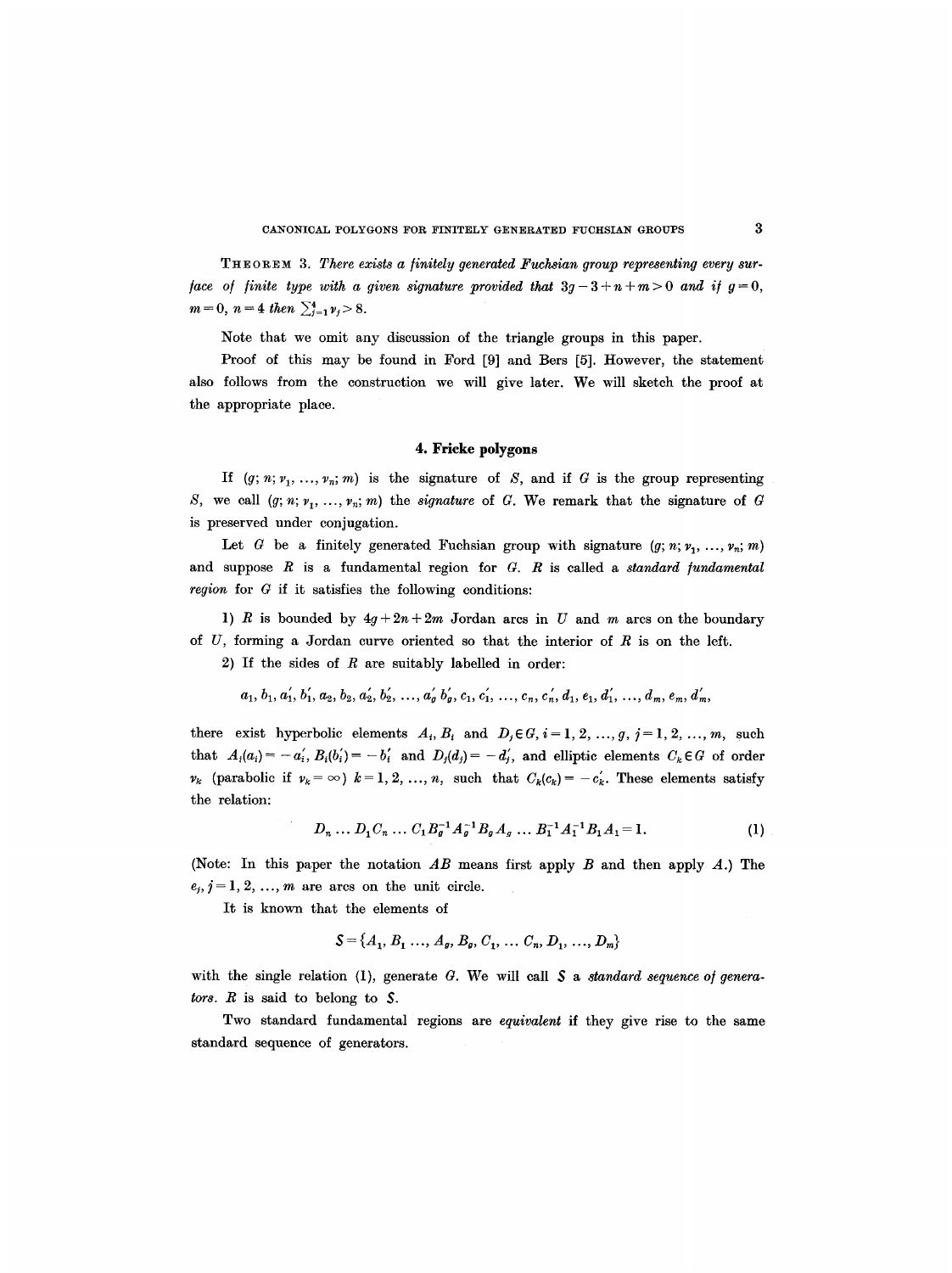It follows easily from Theorem 2 that standard fundamental regions exist for all finitely generated Fuchsian groups. However, this will also follow from the main theorem of this paper; an explicit proof using this theorem will be given later (see Section 7).

If the boundary arcs of a standard fundamental region  $R$  belonging to  $S$  (except for the arcs on the unit circle) are non-Euclidean straight segments, R will be called a Fricke polygon belonging to S.

### **5. Fricke's theorem**

Let  $S$  be a standard sequence of generators and let  $p_0$  be a point in U. We will construct a closed "polygonal" curve  $P(p_0; S)$  such that if this curve has no self-intersections, it is the boundary of a Fricke polygon belonging to \$.

Let  $p_0$  be given. Find the points:

$$
p_0^1 = A_1^{-1} B_1^{-1}(p_0), \t p_0^2 = A_1^{-1}(p_0), \t p_0^3 = B_1^{-1}(p_0), \t p_0^4 = p_1 = B_1^{-1} A_1^{-1}(p_0)
$$
  
\n
$$
p_1^1 = A_2^{-1} B_2 A_2(p_1), \t p_1^2 = B_2 A_2(p_1), \t p_1^3 = A_2(p_1), \t p_1^4 = p_2 = B_2^{-1} A_2^{-1} B_2 A_2(p_1)
$$
  
\n
$$
p_2^1 = A_3^{-1} B_3 A_3(p_2), \t p_2^2 = B_3 A_3(p_2), \t p_2^3 = A_3(p_2), \t p_2^4 = p_3 = B_3^{-1} A_3^{-1} B_3 A_3(p_2),
$$
  
\n:  
\n:  
\n:  
\n:  
\n
$$
p_{0-1}^1 = A_0^{-1} B_0 A_0(p_{0-1}), p_{0-1}^2 = B_0 A_0(p_{0-1}), p_{0-1}^3 = A_0(p_{0-1}), p_{0-1}^4 = p_0 = B_0^{-1} A_0^{-1} B_0 A_0(p_{0-1})
$$
  
\n
$$
p_{0+1} = C_1(p_0), \t p_{0+2} = C_2(p_{0+1}), \ldots, \t p_{0+n} = C_n(p_{0+n-1}),
$$
  
\n
$$
p_{0+n+1} = D_1(p_{0+n}), \t p_{0+n+2} = D_2(p_{0+n+1}), \ldots, \t p_{0+n+m} = p_0^1 = D_m(p_{0+n+m}),
$$

and label the fixed points of  $C_1, C_2, \ldots, C_n$  by  $q_1, q_2, \ldots, q_n$ .

If  $I_j$  is the isometric circle (see Ford [9]) of  $D_j$ ,  $I_j$  intersects the axis of  $D_j$ . This axis has a direction in which it is moved by the translation  $D_j$ . Let  $r_j$  be the endpoint of  $I_j$  on the left side of the axis of  $D_j$ . Then  $r'_j = D_j(r_j)$  is also to the left of the axis of  $D_j$ .

Join by non-Euclidean straight segments (see Figure 1):

$$
p_0^1
$$
 to  $p_0^2$ ,  $p_0^2$  to  $p_0$ ,  $p_0$  to  $p_0^3$ ,  $p_0^3$  to  $p_0^4 = p_1$   
\n $p_1$  to  $p_1^1$ ,  $p_1^1$  to  $p_1^2$ ,  $p_1^2$  to  $p_1^3$ ,  $p_1^3$  to  $p_1^4 = p_2$   
\n $p_2$  to  $p_2^1$ , ...  
\n $p_{g-1}^3$  to  $p_{g-1}^4 = p_g$ 

$$
p_0
$$
 to  $q_1$ ,  $q_1$  to  $p_{g+1}$ ,  $p_{g+1}$  to  $q_2$ , ...,  $q_n$  to  $p_{g+n}$   
\n $p_{g+n}$  to  $r_1$ ,  $r'_1$  to  $p_{g+n+1}$ ,  $p_{g+n+1}$  to  $r_2$ ,  $r'_2$  to  $p_{g+n+2}$ , ...,  $r'_m$  to  $p_{g+n+m} = p_0^1$ .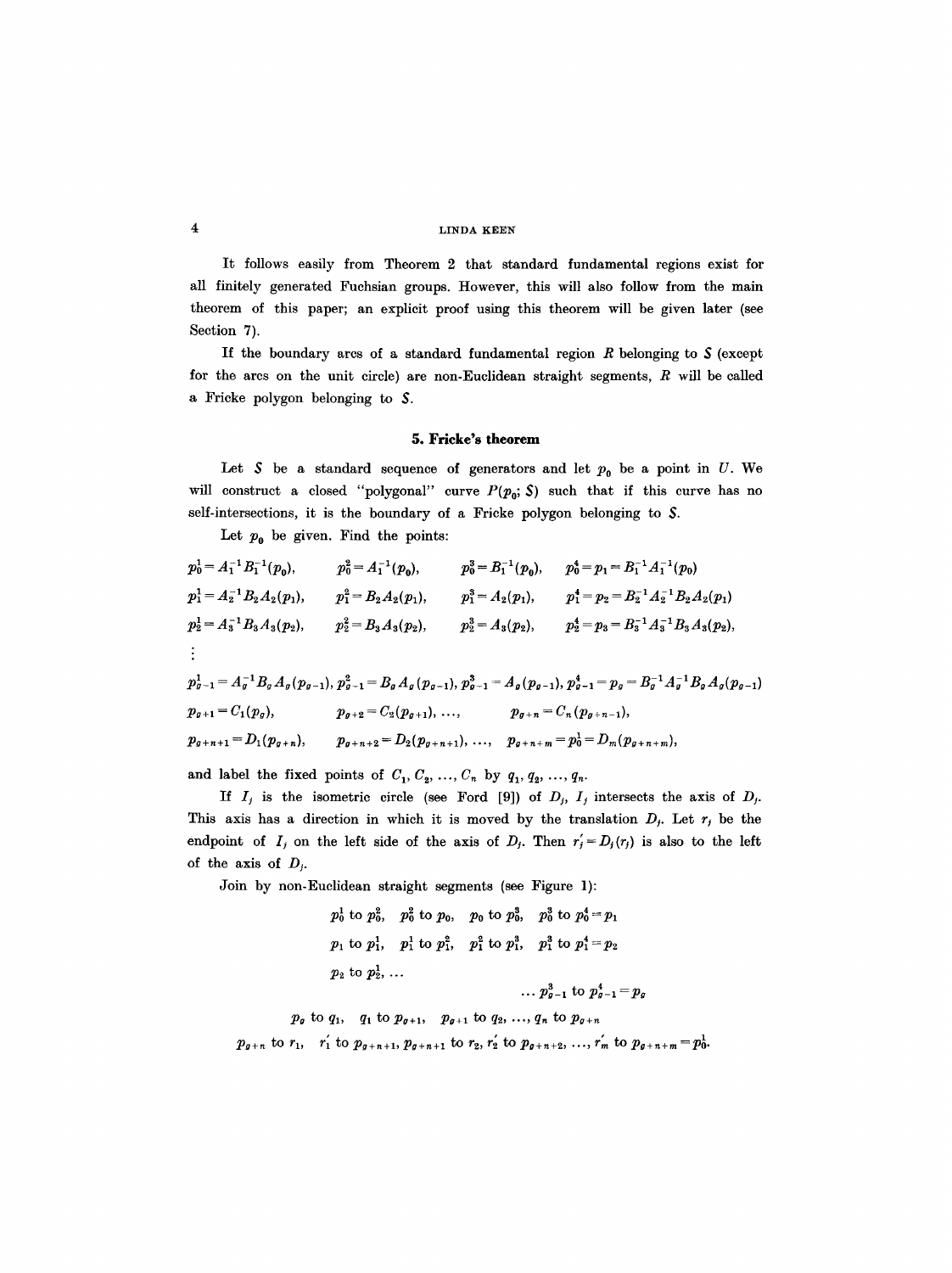### CANONICAL POLYGONS FOR FINITELY GENERATED FUCHSIAN GROUPS



Fig. 1. R is a standard fundamental region belonging to  $S = \{A_1, B_1, A_2, B_2, C_1, C_2, D_1, D_2\}$  where S generates the group G with signature  $(2; 2; k, \infty; 2)$ . R is in fact a Fricke polygon. Fig. 2. G has signature  $(2; 2; k, \infty; 0)$ .

We call the resulting polygonal curve  $P(p_0; S)$ . If it bounds a fundamental region for G (and hence is a Fricke polygon) we call  $p_0$  suitable. If  $P(p_0; S)$  is also strictly convex (i.e. all the interior angles are strictly less than  $\pi$ , except for those at vertices which are fixed points of elliptic transformations of order 2) we call  $p_0$ *very suitable.* 

*Remark:* If  $p_0$  is suitable, the sum of the angles at the vertices composing the accidental cycle (i.e. the cycle containing all the vertices which are images of  $p_0$ ) is  $2\pi$ .

THEOREM 4. *(Fricke) Let G be a finitely generated Fuchsian group with signature*  $(g; n; v_1, \ldots, v_n; m)$  and assume  $3g-3+n+m>0$ . Then very suitable points exist for any *standard sequence of generators* S.

*Remark:* Fricke calls polygons corresponding to very suitable points *canonical polygons.* This paper originated from an attempt to find a new proof of Fricke's theorem. However, we were able to prove a stronger theorem involving a polygon which is uniquely determined and hence "more canonical". Therefore we reserve the name "canonical" for this new polygon. The proof of Fricke's theorem is contained in the proofs of the main theorems below.

### **6. Main Theorem, Part I**

THEOREM 5. *(Main Theorem, Part* I.) *Let G be a finitely generated group o/ the /irst kind with signature*  $(g; n; v_1, ..., v_n)$  and assume  $g > 0$ ,  $3g - 3 + n > 0$ . Then, given any *standard sequence of generators*  $S = \{A_1, B_1, ..., A_g, B_g, C_1, ..., C_n\}$  the axes of  $A_1$  and  $B_1$ *intersect; their intersection point p\* is very suitable.* 

We will call  $P(p^*; S)$  a *canonical Fricke polygon* belonging to S.

 $\bf 5$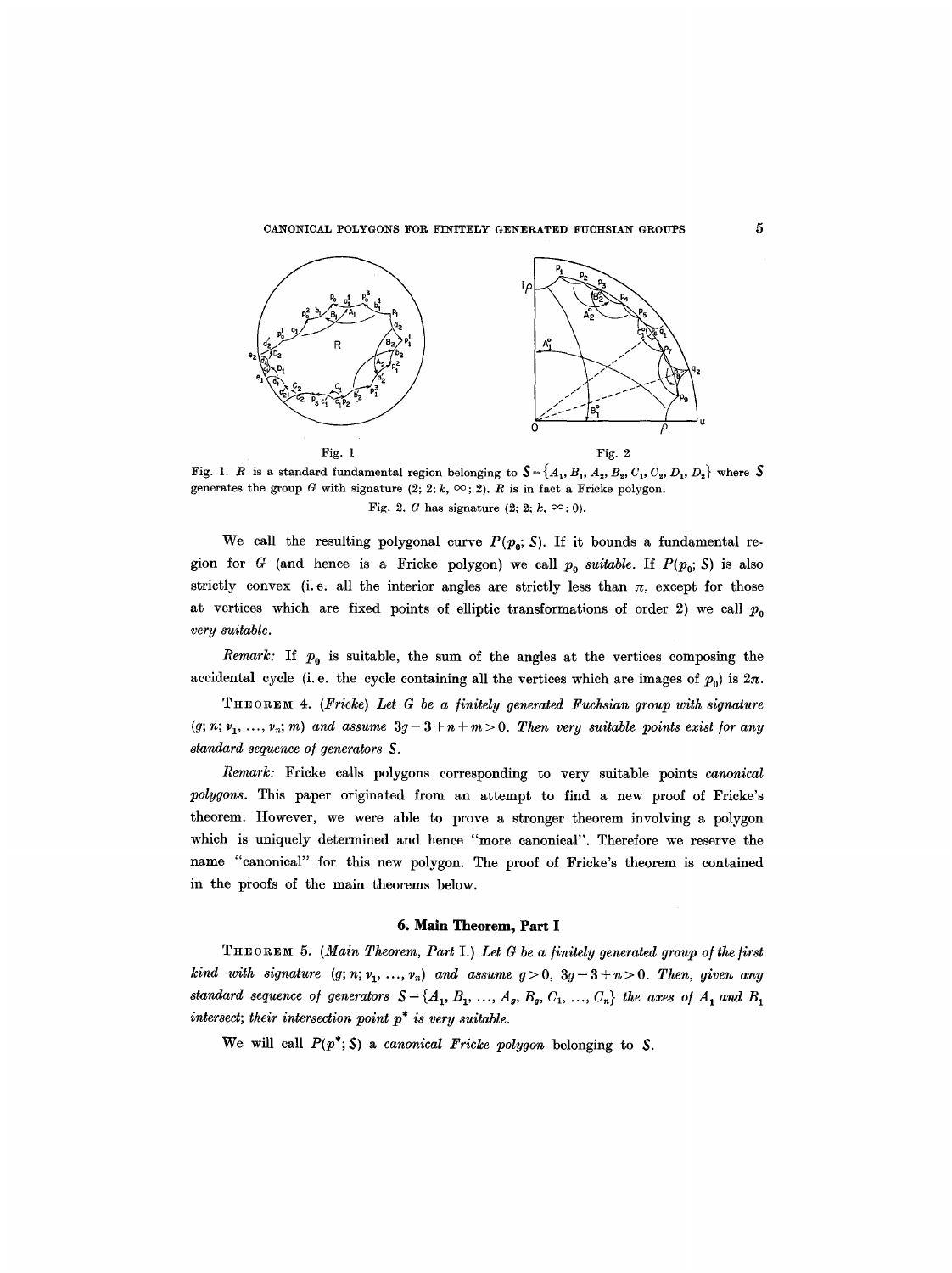Proof. We will first give the construction of a canonical Fricke polygon for a particular group  $G_0$  which has the prescribed signature. The theorem will then follow by a continuity argument.

Consider the unit circle and mark off the non-Euclidean lengths  $\rho$  on the positive real and positive imaginary axes. At these points erect non-Euclidean perpendiculars and mark off the non-Euclidean lengths  $\rho$  on the segments in the first quadrant. These perpendiculars do not intersect. If they did, their angle of intersection would be greater than or equal to  $\pi/2$ . This is true because in a non-Euclidean triangle the bigger angle is opposite the bigger side. The sum of the interior angles of the resulting non-Euclidean quadrilateral would be at least  $2\pi$ —an impossible situation.

Join these new points (the endpoints of the perpendiculars) by a circular arc concentric with the unit circle (see Figure 2). Partition this arc into  $4(g-1)+2n$ equal subarcs and label the subdivision points successively  $p_1, p_2, ..., p_{4(g-1)+2n+1}$ . Join  $p_1$  to  $p_2, p_2$  to  $p_3, ..., p_{4(g-1)}$  to  $p_{4(g-1)+1}$  by non-Euclidean straight segments. Draw rays from the origin through  $p_{4g-2}, p_{4g}, \ldots, p_{4(g-1)+2n}$ .

If  $n>0$ , find the point  $q_1$  on the ray through  $p_{4g-2}$  such that the angle formed by the non-Euclidean segment joining this point to  $p_{4(g-1)+1}$  and the ray is  $\pi/v_1$ . Join this point with  $p_{4(p-1)+1}$ ; again the angle formed will be  $\pi/v_1$ , and the total vertex angle  $p_{4g-3}p_{4g-2}p_{4g-1}$  will be  $2\pi/r_1$ . Repeat the construction to find the points  $q_2, \ldots, q_n$ . If  $v_j = \infty$ ,  $q_j$  will lie on the unit circle.

Note that the sum of the angles at the accidental vertices (i.e.  $p_j$ ,  $j=1, ...,$  $4(g-1)+1$ ,  $4g-1$ ,  $4g+1$ , ...,  $4g+2n+1$ , and 0,  $\varrho$  and  $i\varrho$ ) is a continuous function of  $\rho$ . We will show that the limit of this sum as  $\rho$  tends to 1 is  $3\pi/2$ . We break up the polygon in the following manner. Join  $p_{4g-3}$  to  $p_{4g-1}$ ,  $p_{4g-1}$  to  $p_{4g+1}$ , ..., and  $p_{4g+2n-1}$  to  $p_{4g+2n+1}$  by non-Euclidean straight segments. The sum of the interior angles of this truncated polygon tends to  $3\pi/2$  as  $\rho$  tends to 1. The original polygon consists of this truncated one plus  $n$  triangles. As  $\rho$  tends to 1, all the vertices of these triangles tend to the horizon of the non-Euclidean plane and therefore the sum of their interior angles tends to  $2\pi/\nu_{i}$ . When  $\rho$  is close to zero, the truncated polygon is almost Euclidean. It is a convex figure with  $4g+n$  sides. Since the sum of the interior angles of a Euclidean polygon is  $(S-2)\pi$ , where S is the number of sides, the sum of the angles of the original non-Euclidean polygon definitely exceeds  $2\pi$ for small  $\rho$ . We conclude that for some  $\rho$  it is exactly  $2\pi$ .

Performing our construction for *this*  $\rho$ , we obtain a polygon  $R_0$  satisfying all the conditions of Poincaré's theorem (see Appell-Goursat [4]). Therefore the group  $G_0$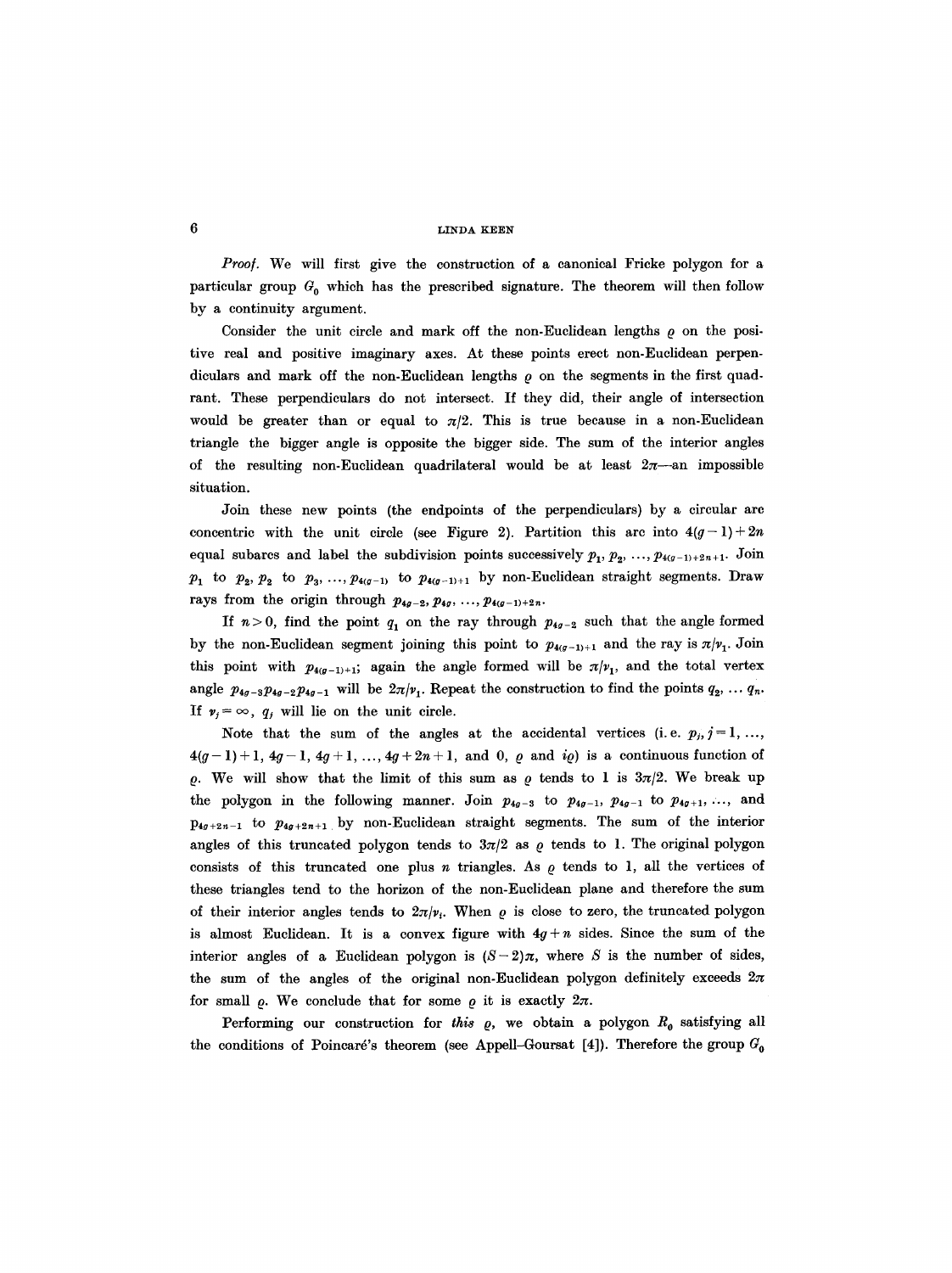generated by the sequence  $S_0$  of non-Euclidean motions indicated on Figure 2 is Fuchsian and of the desired signature. Moreover,  $R_0$  is a Fricke polygon for  $G_0$  belonging to the standard sequence of generators  $S_0$ . We note that  $A_1^0$  and  $B_1^0$  are hyperbolic motions whose axes are the real and imaginary axes respectively, so that  $R_0$ also satisfies the conditions of Theorem 5.

### **7. A lemma**

The following lemma is obvious.

LEMMA 1. For any finitely generated Fuchsian group G, with signature, there exists a standard fundamental region R such that each bounding arc is  $C^{\infty}$  and such that the angles *at the accidental vertices are never 0 or*  $\pi$ *.* 

### **8. Continuity argument**

We now return to the proof of the main theorem.

Let R be a given standard fundamental region for the given group  $G$  satisfying the conditions of Lemma 1. Since  $G_0$  and G have the same signature,  $R_0$  and R have the same number of sides. We can define a continuous mapping  $w: R_0 \to R$  by defining it first on the boundaries of  $R_0$  and R respecting the identifications, and then extending it quasieonformally inside (see Ahlfors-Bers [3]). Since the identifications are respected, we have that for every  $A_0 \in S_0$  there is an  $A \in S$  such that

$$
w(A_0(z)) = A(w(z))
$$
 (2)

on the boundary of  $R_0$ . The mapping  $A_0 \rightarrow A$  gives us an isomorphism of  $G_0$  onto G by which we may now extend w to the rest of the unit disk so that  $(2)$  holds. w is now a homeomorphism of U onto itself and, since it is quasiconformal inside  $R_0$ , it is quasiconformal everywhere. Since it is a quasiconformal map of the whole disk it can be extended to the closed disk.

Define  $\mu(z) = w_{\overline{z}}/w_z$  and note that  $|\mu(z)| \le k < 1$  in U and

$$
\mu(A(z))A'(z) = \mu(z)A'(z) \quad \text{for} \quad A \in G. \tag{3}
$$

Without loss of generality we may assume that  $w(0)=0$ ,  $w(1)=1$ , because if B is a Möbius transformation such that  $B(w(0))=0$ ,  $B(w(1))=1$ , we can replace G by  $B^{-1}GB$ .

Consider the functions  $t\mu(z)$ ,  $0 \le t \le 1$ . Define  $w^{t\mu}$  as the solution of the Beltrami equation  $w_z = t \mu w_z$  which maps the closed unit disk onto itself leaving 0 and 1 fixed.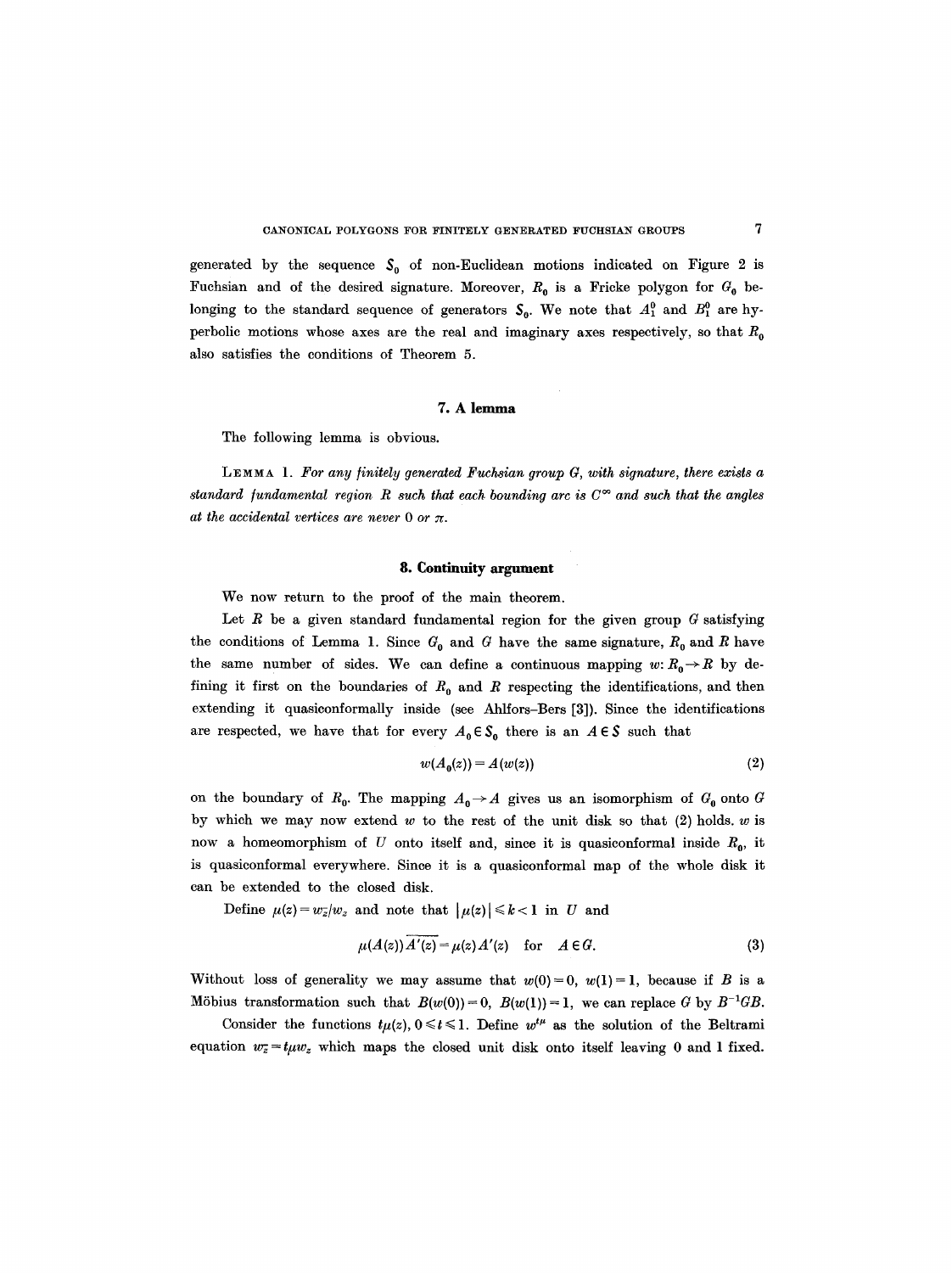$w^{t\mu}$  is then quasiconformal by definition and is a continuous function of t. In fact, when  $t = 0$ ,  $w^{t\mu} =$  identity, while when  $t = 1$ ,  $w^{t\mu} = w$ . Define

$$
A^{t\mu} = (w^{t\mu})^{-1} \circ A \circ w^{t\mu} \quad \text{for} \quad A \in G.
$$

By Bers [5],  $A^{t\mu}$  is a Möbius transformation. Then  $S^{t\mu} = (w^{t\mu})^{-1} S_0 w^{t\mu}$  is a standard sequence of generators of a group  $G^{t\mu}$ ;  $G^{t\mu}$  will be Fuchsian since  $G_0$  is.

Let  $p_t^*$  be the intersection point of the axes of  $A_1^{t\mu}$  and  $B_1^{t\mu}$ . We see that these axes always intersect, because the fixed points of  $A_1^{t\mu}$  and  $B_1^{t\mu}$  separate each other for  $t = 0$ , and since  $w^{t\mu}$  is a homeomorphism of the closed disk, they must always separate each other.

Set  $P_t = P(p_t^*, \mathcal{S}^{t\mu})$ . We claim that the set of t's for which  $p_t^*$  is very suitable is non-empty, open and closed and hence consists of all  $t, 0 \le t \le 1$ . The set is nonempty since it contains  $t=0$  and  $p_0 = p_0^*$  is very suitable by construction. Let  $p_{t_0}^*$  be very suitable and  $|t-t_0|$  be small. The curve  $P_t$  lies very close to the curve  $P_{t_0}$  and since  $P_{t_0}$  is simple and in fact strictly convex,  $P_t$  must also be simple and strictly convex. Since the elements of  $S^{t\mu}$  satisfy (1), the sum of the angles at the accidental vertices is a multiple of  $2\pi$ . Since  $P_t$  is close to  $P_{t_0}$ , the sum is close to  $2\pi$  and therefore exactly  $2\pi$ . By Poincaré's theorem,  $P_t$  is a fundamental region for  $G^{t\mu}$  and therefore is a Fricke polygon belonging to  $S^{t\mu}$ .

Let  $t_j \rightarrow t$  and let  $p_{t_j}^*$  be very suitable for all j. Then for N large,  $|p_{t_N}^* - p_t^*|$  is small. The limit of a sequence of strictly convex polygons is either a convex polygon, or is a straight line. In our case, if the limit were a straight line, the axes of  $A_1^{\mu\mu}$  and  $B_1^{\mu\mu}$  would coincide. This is impossible since the fixed points of  $A_1^{\mu\mu}$  and  $B_1^{\mu\mu}$  separate each other. Hence the limit polygon is a convex polygon and reasoning as we did before we see that it is a fundamental polygon for  $G^{t\mu}$ . Hence  $p_t^*$  is suitable.

To see that this  $P_t$  is strictly convex, suppose the angle at  $p_t^*$  is  $\alpha$ ,  $(0 < \alpha < \pi)$ . The sides emanating from  $p_t^*$  lie along the axes of  $A_1^{t\mu}$  and  $B_1^{t\mu}$ . Applying either of these transformations to  $P_t$  yields a polygon,  $A_1^{t\mu}(P_t)$  or  $B_1^{t\mu}(P_t)$ , which is adjacent to the original polygon. Moreover, since the axes are invariant, the angle at  $p_t^*$  in either  $A_1^{t\mu}(P_t)$  or  $B_1^{t\mu}(P_t)$  is  $\pi-\alpha$ ; hence both the angle at  $A_1^{t\mu-1}(p_t^*)$  and the angle at  $B_1^{t\mu-1}(p_t^*)$ is  $\pi-\alpha$ . Now the sum of the angles at the three vertices  $p_t^*$ ,  $A_1^{t\mu-1}(p_t^*)$  and  $B_1^{t\mu-1}(p_t^*)$ is  $2\pi-\alpha$ . Since the sum of the angles at all the accidental vertices is just  $2\pi$ , all the other angles must be strictly less than  $\pi$ . Therefore the set is closed and  $p_t^*$  is very suitable for all t,  $0 \le t \le 1$ , q.e.d.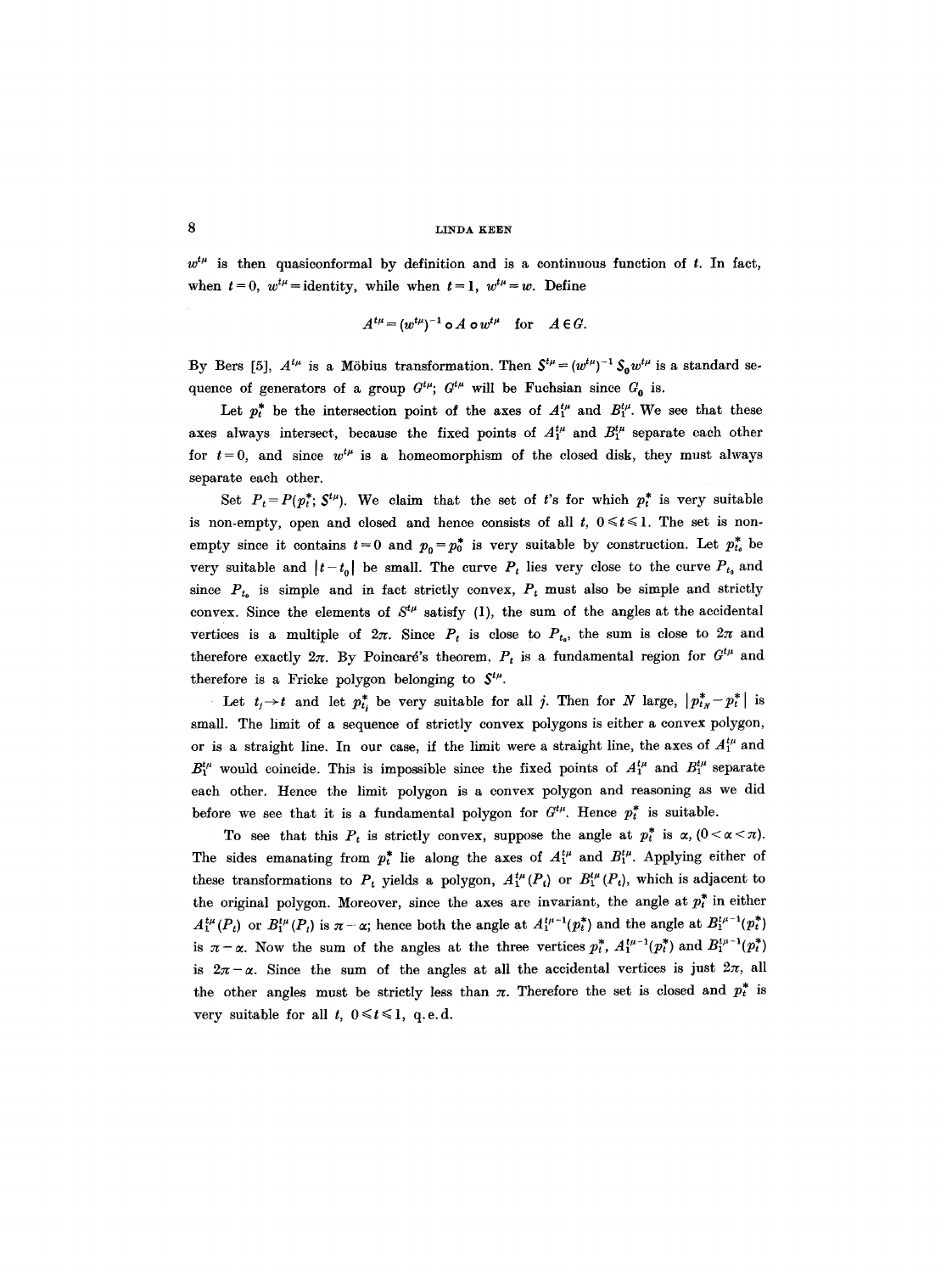#### **9. Main Theorem, Part II**

THEOREM 6. *(Main Theorem, Pa~* II.) *Let G be a/initely generated Fuchsian group of the second kind with signature*  $(g; n; \nu_1, ..., \nu_n; m)$  and assume  $g > 0$ ,  $3g - 3 + m + n > 0$ . *Then given any standard sequence of generators,*  $S = \{A_1, B_1, ..., D_m\}$ , the axes of  $A_1$  and  $B_1$ *intersect. Their intersection point p\* is very suitable and leads to a unique strictly convex Fricke polygon P(p\*, S). We again call this polygon a canonical Fricke polygon.* 

Proof. The proof, as in Theorem 5, is by continuity. However, we must modify our construction as follows. Again draw the real and imaginary axes and mark the non-Euclidean lengths  $\rho$  on the positive halves. Again erect perpendiculars and mark the length  $\rho$  in the first quadrant on them. Again join these points by a circular arc concentric with the unit circle. But now partition it into  $4(g-1)+2n+4m$  equal subarcs and label the subdivision points  $p_1, \ldots, p_{4(g-1)+2n+4m+1}$ . Find the points  $q_1, \ldots, q_n$ as before and join by non-Euclidean straight segments:

$$
p_1
$$
 to  $p_2$ ,  $p_2$  to  $p_3$ , ...,  $p_{4g-4}$  to  $p_{4g-3}$ ,  $p_{4g-3}$  to  $q_1$ ,  
 $q_1$  to  $p_{4g-1}$ ,  $p_{4g-1}$  to  $q_2$ ,  $q_2$  to  $p_{4g+1}$ , ...,  $q_n$  to  $p_{4g-4+2n}$ .

Draw rays from the origin through  $p_{4(g-1)+2n+2}$ ,  $p_{4(g-1)+2n+4}$ , ...,  $p_{4(g-1)+2n+4m}$ . Call the endpoints of these rays  $\tilde{r}_1, ..., \tilde{r}_{2m}$ . Draw non-Euclidean segments from  $p_{4(g-1)+2n+1}$  to  $~\tilde{r}_1,~\tilde{r}_2$  to  $p_{4(g-1)+2n+5},~p_{4(g-1)+2n+5}$  to  $\tilde{r}_3,~\ldots,~\tilde{r}_{2m}$  to  $p_{4(g-1)+2n+4m+1}$ . (See Figure 3.)

We use the same argument as we used before to fix the value of  $\rho$  and to apply Poincaré's theorem. Hence we obtain a group  $G_0$  generated by a standard sequence of generators  $S_0 = \{A_1^0, B_1^0, ..., C_1^0, ..., D_1^0, ..., D_1^m\}$  for which the constructed region  $R_0$ is a Fricke polygon belonging to  $S_0$ .

Recall that in defining  $P(p_0; S)$  we fixed the non-parabolic vertices lying on the boundary of U as endpoints of isometric circles. We can alter  $R_0$  by replacing  $\tilde{r}_1$ , ...,  $\tilde{r}_{2m}$  by any set of pairs of points related by  $D_1, \ldots, D_m$  and again obtain a Fricke polygon. Therefore, in order to make  $R_0$  a canonical Fricke polygon, we replace  $\tilde{r}_1, \tilde{r}_3, \ldots, \tilde{r}_{2m-1}$  by the endpoints  $r_1, \ldots, r_m$ , of the isometric circles of  $D_1, \ldots, D_m$  lying to the left of their axes. We then set

$$
r_1^1 = D_1(r_1), \ldots, r_m^1 = D_m(r_m).
$$

The resulting polygon is now the required canonical polygon for the group  $G_0$ .

We now prove Lemma 1 for the case  $g > 0$ ,  $m > 0$ . All the arguments go through as they did before since the isometric circles change continuously, q.e. d,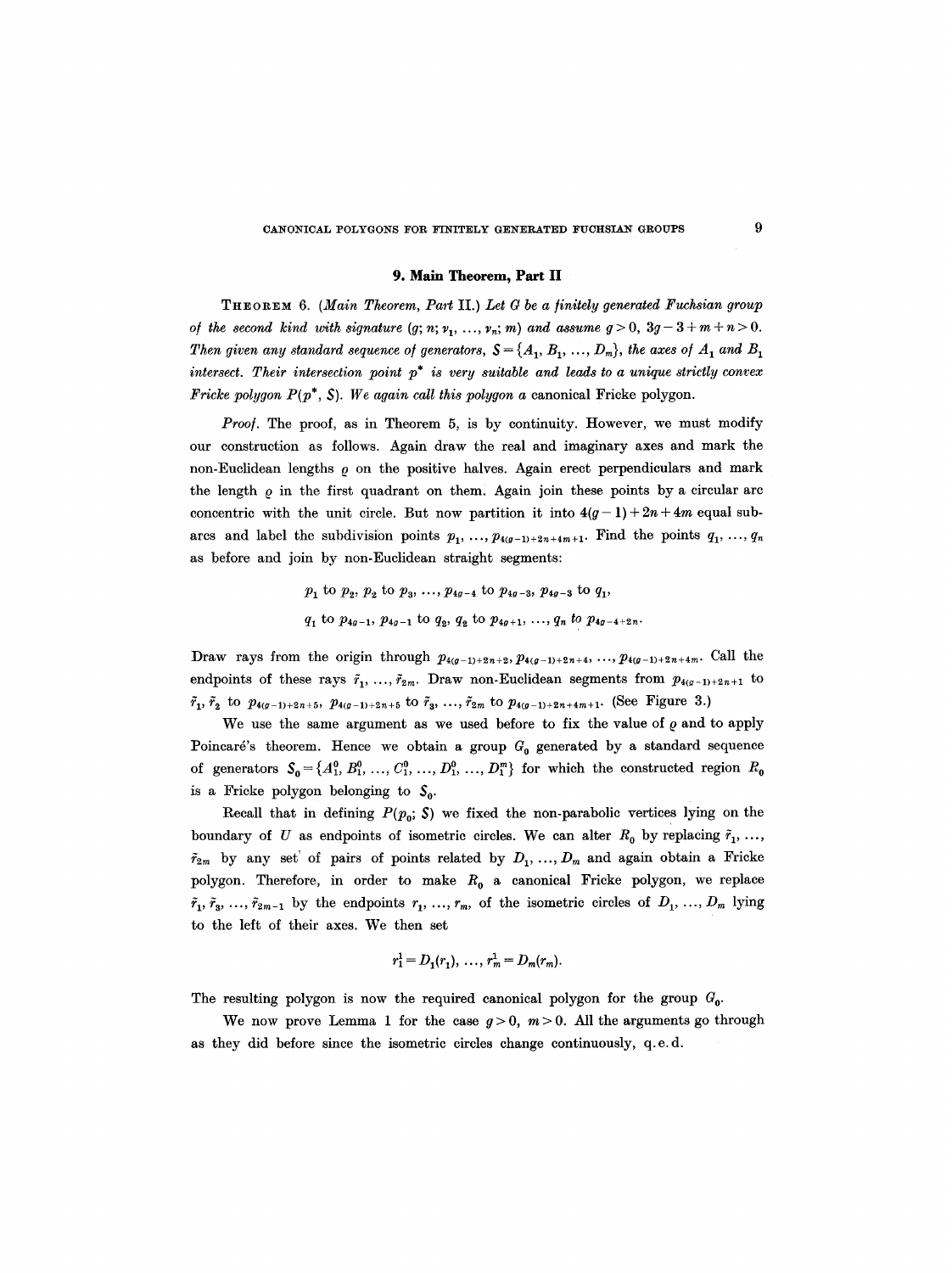### **10. Canonical polygons without accidental vertices**

If  $g=0$  we have no conjugate pairs of hyperbolic generators  $(A_1 \text{ and } B_1)$  and hence can no longer take the intersection point of their axes as a starting point for our canonical polygon. In fact, we make use of a different kind of polygon, suggested by a construction of Frieke, to get an analogous result. We call the new polygon a *canonical polygon without accidental vertices* and obtain it as follows.

Let G be a Fuchsian group with signature  $(0; n; \nu_1, \ldots, \nu_n; m)$  and let

$$
S = \{C_1, \ldots, C_n, D_1, \ldots, D_m\}
$$

be a standard sequence of generators for G. Label the fixed points of  $C_1, ..., C_n$  by  $q_1, \ldots, q_n$ . Label the endpoints of the isometric circles of  $D_1, \ldots, D_m$  lying to the left of their axes,  $r_1, \ldots, r_m$  respectively.

Let:

$$
q_2^1 = C_1^{-1}(q_2), \qquad q_3^2 = (C_2 C_1)^{-1}(q_3), \dots, \qquad q_n^{n-1} = (C_{n-1} \dots C_1)^{-1}(q_n),
$$
  
\n
$$
\bar{r}_1 = D_1(r_1), \qquad \bar{r}_2 = D_2(r_2), \dots, \qquad \bar{r}_m = D_m(r_m),
$$
  
\n
$$
r_1^n = (C_n \dots C_1)^{-1}(r_1) = (D_1 C_n \dots C_1)^{-1}(\tilde{r}_1) = \tilde{r}_1^{n+1}
$$
  
\n
$$
r_2^{n+1} = (D_1 C_n \dots C_1)^{-1}(r_2) = (D_2 D_1 C_n \dots C_1)^{-1}(\tilde{r}_2) = \tilde{r}_2^{n+2}
$$
  
\n
$$
\vdots
$$
  
\n
$$
r_{m-1}^{n+m-2} = (D_{m-2} \dots D_1 C_n \dots C_1)^{-1}(r_{m-1}) = (D_{m-1} \dots D_1 C_n \dots C_1)^{-1}(\tilde{r}_{m-1}) = \tilde{r}_{m-1}^{n+m-1}
$$
  
\n
$$
r_m^{n+m-1} = (D_{m-1} \dots D_1 C_n \dots C_1)^{-1}(r_m) = (D_m \dots D_1 C_n \dots C_1)^{-1}(\tilde{r}_m) = \tilde{r}_m^{n+m} = \tilde{r}_m
$$

Join by non-Euclidean straight segments:

$$
q_1 \text{ to } q_2, \quad q_2 \text{ to } q_3, \ldots, \quad q_n \text{ to } r_1, \quad \bar{r}_1 \text{ to } r_2, \quad \bar{r}_2 \text{ to } r_3, \ldots, \quad \bar{r}_{m-1} \text{ to } r_m,
$$
\n
$$
\bar{r}_m \text{ to } r_{m-1}^{n+m-2} = \bar{r}_{m-1}^{n+m-1}, \quad r_{m-1}^{n+m-2} \text{ to } r_{m-2}^{n+m-3} = \bar{r}_{m-2}^{n+m-2}, \ldots,
$$
\n
$$
r_1^n \text{ to } q_n^{n-1}, \quad q_n^{n-1} \text{ to } q_{n-1}^{n-2}, \ldots, q_2^1 \text{ to } q_1.
$$

Call the resulting polygonal curve  $Q(S)$ . A special case is shown on Figure 4.

LEMMA 2. If  $Q(S)$  is not self-intersecting, it is the boundary of a fundamental *region /or G.* 

Proof.  $Q(S)$  satisfies all the conditions of Poincaré's theorem.

LEMMA 3. If  $Q(S)$  is not self-intersecting, it is strictly convex.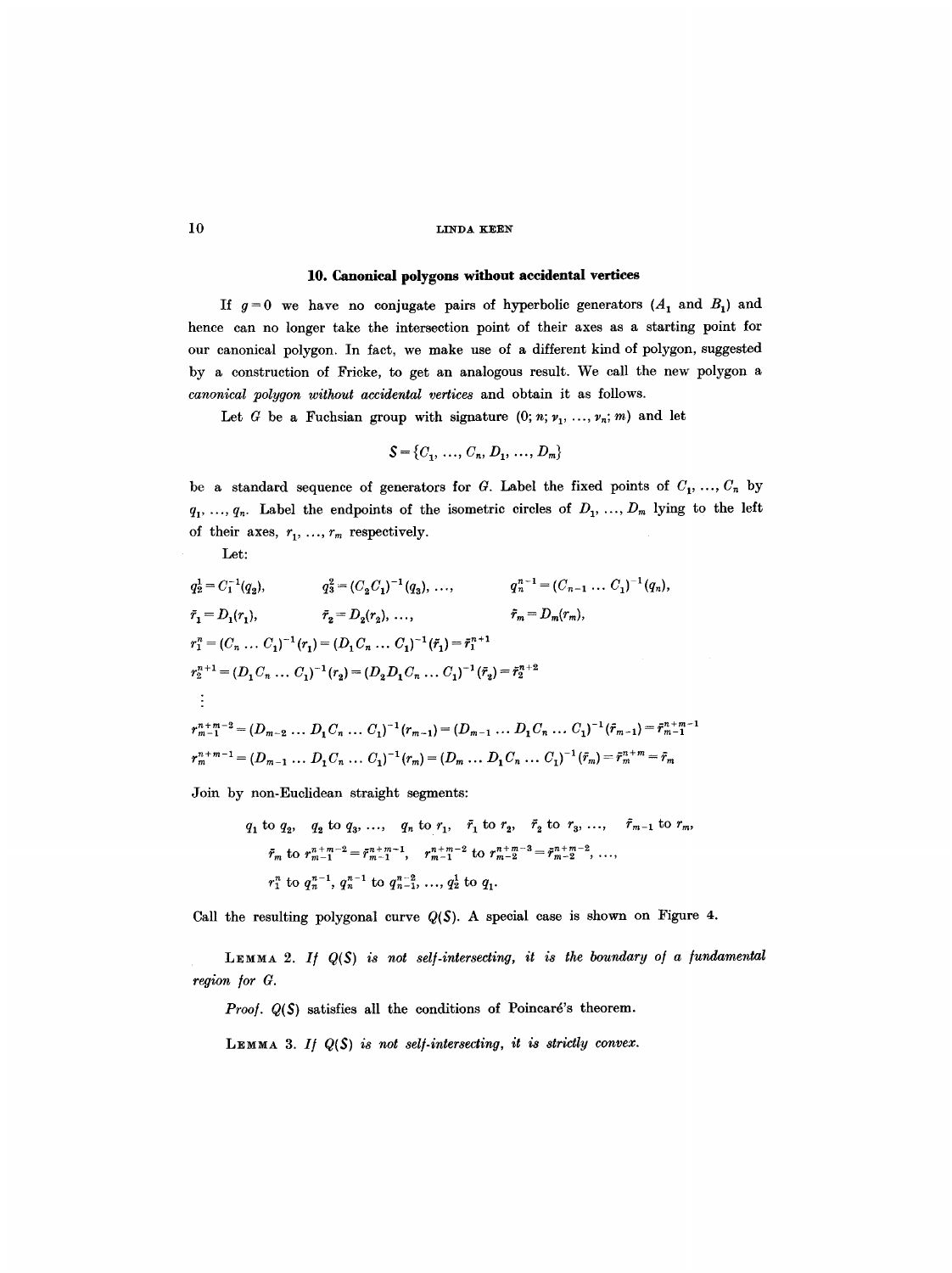

Fig. 3. G has signature (2; 2; k,  $\infty$ ; 2). Similar shading indicates congruency under  $D_i$  (i=1, 2). Fig. 4. G is generated by  $S = \{C_1, C_2, D_1, D_2\}$ , signature (0; 2; k,  $\infty$ ; 2).

*Proof.* Each vertex is either part of an elliptic or parabolic cycle, or is the intersection of the unit circle with a non-Euclidean straight line, or is a cusp on the unit circle so that its angle is zero.

### **11. Main Theorem, Part** III

THEOREM 7. *(Main Theorem, Part* III.) Q(\$) *is a strictly convex /undamental polygon /or G. We call Q(\$) the* canonical polygon without accidental vertices *determined by S.* 

Recall that if  $m = 0$ ,  $n = 4$ , we require  $\sum_{i=1}^{4} \nu_i > 8$ .

*Proof.* We must only show that  $Q(S)$  it not self-intersecting. We need only construct a particular canonical polygon without accidental vertices since the continuity argument is completely analogous to the one given before.

Consider the regular non-Euclidean  $n+m$ -gon N with radius  $\rho < 1$  centered at the origin. Suppose that the point  $(0, 0)$  is a vertex. Then proceeding in a counterclockwise direction, label the sides  $s_1, \ldots, s_{n+m}$ . Using  $s_i$ ,  $i=1, \ldots, n$ , as a base, erect an isosceles triangle  $T_i$  outside N, with vertex angle  $2\pi/\nu_i$ . Call the vertex  $q_i$ . Trisect the angles subtending the sides  $s_j$ ,  $j=1, ..., m$ , by rays from the origin whose endpoints we call  $\tilde{r}_{ij}$ ,  $i = 1, 2, j = n + 1, ..., n + m$ . Then draw non-Euclidean straight segments  $\tilde{l}_{ij}$ ,  $i = 1, 2, j = 1, ..., m$ , from the endpoints of the sides to the corresponding  $\tilde{r}_{ij}$ . Call the region bounded by  $\tilde{l}_{1i}$ ,  $s_j$ ,  $\tilde{l}_{2j}$ , and an arc of the unit circle,  $M_j$ . Now let

$$
\hat{P}=N\cup\bigcup_{i=1}^n T_i\cup\bigcup_{j=1}^m \tilde{M}_j.
$$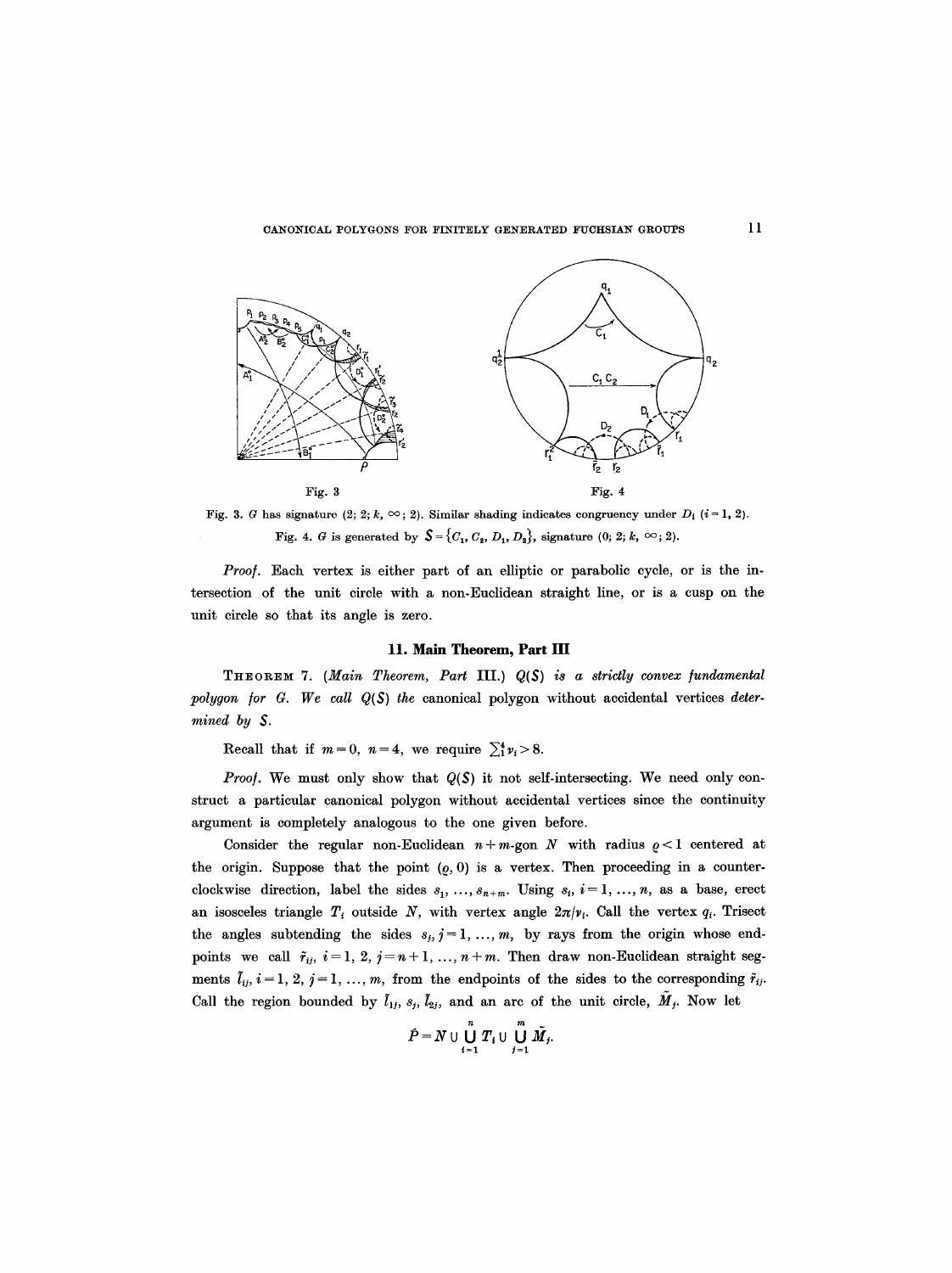12 LINDA KEEN



Fig. 5. First step of the construction of  $\hat{P}$  for G with signature  $(0; 2; k, \infty; 2)$ .

We are now concerned with the sum of those interior angles of  $\hat{P}$  lying at the vertices which are common to both  $\hat{P}$  and N. (We call these the accidental vertices of  $\hat{P}$ .) We call this sum  $\sum \hat{P}$  and note that it depends continuously on  $Q$ . For  $Q$  close to 1 it is nearly equal to the sum  $\sum_N$  of the interior angles of N, and  $\sum_N$  is close to zero. For  $\rho$  close to zero,  $\sum_{\hat{p}} > \sum_{N}$  and  $\sum_{N}$  is nearly  $(N-2)\pi \geq 2\pi$  since  $n \geq 4$ , and N is nearly Euclidean. Hence for some  $\rho$ ,  $\Sigma \hat{P}$  is exactly equal to  $2\pi$ .

By Poincaré's theorem, there exists for this  $\rho$ , a Fuchsian group  $G_0$ , generated by the identifications indicated in the figure, with the relations

$$
D_k^0 \dots D_1^0 C_n^0 \dots C_1^0 = 1, \quad C_j^{\nu_j} = 1, \quad j = 1, \dots, n. \tag{1'}
$$

To make our constructed polygon the canonical polygon without accidental vertices for  $G_0$ , we proceed as follows. If  $I_j$  is the isometric circle of  $D_j$ , let  $r_j$  be the endpoint of  $I_j$  which lies to the left of the axis of  $D_j$ . Let  $\bar{r}_j=D_j(r_j)$ . Draw the non-Euclidean straight segments  $l_{ij}$  from the endpoints of the sides  $s_j$  to the corresponding  $r_j$  and  $\bar{r}_j$ . The region  $M_j$  bounded by  $l_{1j}$ ,  $s_j$ ,  $l_{2j}$  is congruent to  $\bar{M}_j$  so that the polygon

$$
P_0(\mathcal{S}_0) = N \cup \bigcup_{i=1}^n T_i \cup \bigcup_{j=1}^m M_j
$$

is again a Fricke polygon for  $G_0$ .

For the sake of simplicity in drawing the figure, consider the transformation  $B$ which maps  $\rho$  onto 0 and the fixed points of  $C_1$  onto the positive half of the real axis. The image  $B(P_0)$  we again call  $P_0$ . B will give us an isomorphism of  $G_0 \rightarrow BG_0B^{-1}$ generated by  $BC_jB^{-1}$ ,  $BD_kB^{-1}$ ,  $j=1, ..., n, k=1, ..., m$  which we again call  $G_0$ ,  $C_j$ and  $D_k$  respectively.

Using this construction, we complete the proof of Lemma 1.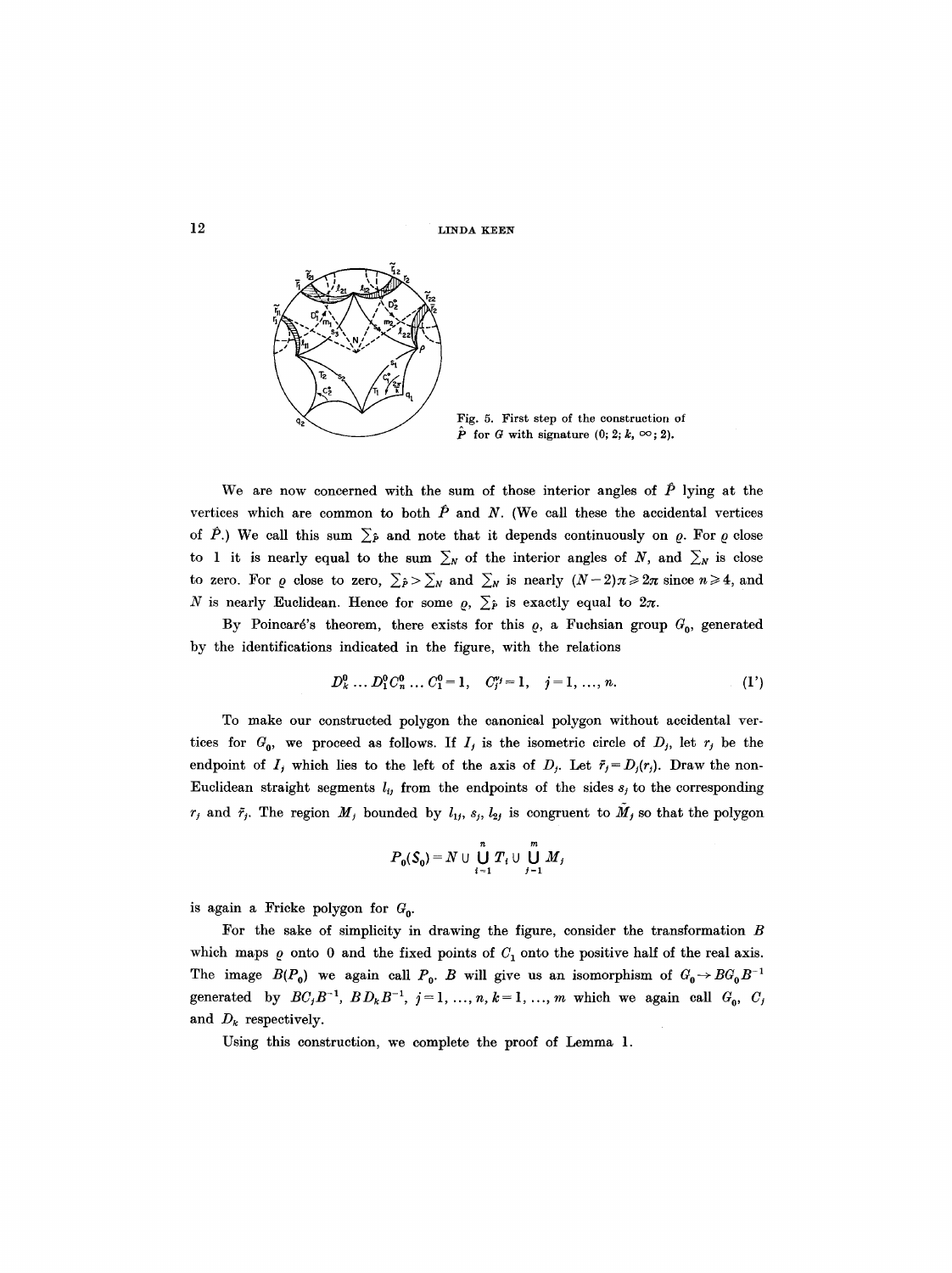Now consider the polygons:

$$
C_1^{-1}(P_0), (C_2C_1)^{-1}(P_0), \ldots, (D_{m-1} \ldots D_1C_n \ldots C_1)^{-1}(P_0).
$$

They all have the origin as a vertex. Find the points  $q_2^1, \ldots, q_n^{n-1}, r_1^n, \ldots, r_m^{n+m-1}$  dedefined by the relations on page 10. Join them in the order given there. Let:

$$
C_1(0) = p_1, C_2(p_1) = p_2, \ldots, C_n(p_{n-1}) = p_n, D_1(p_n) = p_{n+1}, \ldots, D_m(p_{n+m-2}) = p_{n+m-1}.
$$

Then the following regions are congruent in pairs:

$$
T_1 = (0, q_1, q_2)
$$
  
\n
$$
T_2 = (0, q_2, q_3)
$$
  
\n
$$
\vdots
$$
  
\n
$$
T_{n-1} = (0, q_n^{n-2}, q_n^{n-1})
$$
  
\n
$$
T_{n-1} = (0, q_n^{n-1}, q_n^{n-1})
$$
  
\n
$$
T_{n-1} = (0, q_n^{n-1}, r_1^{n})
$$
  
\n
$$
T_{n+1} = (0, r_1^{n}, r_2^{n+1})
$$
  
\n
$$
T_{n+2} = (0, r_2^{n+1}, r_3^{n+2})
$$
  
\n
$$
T_{n+3} = (p_{n+1}, r_{n+2}, r_{n+3})
$$
  
\n
$$
T_{n+2} = (p_{n+1}, r_2, r_3)
$$
  
\n
$$
\vdots
$$
  
\n
$$
T_{n+m-1} = (0, r_n^{n+m-2}, r_n^{n+m-1})
$$
  
\n
$$
T_{n+m-1} = (p_{n+m-1}, \bar{r}_{m-1}, r_m)
$$

Subtract  $\bigcup_{i=1}^{n+m-1} \hat{T}_i$  from  $P_0(S)$  and add  $\bigcup_{i=1}^{n+m-1} T_i$ . Call the resulting region  $Q_0(S)$ . This region is what we have called the canonical polygon without accidental vertices for this group.

The argument that  $Q(S)$  is in general not self-intersecting is just the same continuity argument we used previously.

This completes the proof of the main theorem.

# **12. Fricke polygons for genus zero**

From a canonical polygon without accidental vertices we may obtain many standard Fricke polygons. To find one, draw the non-Euclidean straight segment joining  $q_1$  to  $\bar{r}_m$ . (If  $m=0$  join  $q_1$  to  $q_n$ .) Pick a point inside the convex polygon  $\Theta$  whose vertices are  $q_1, q_2^1, \ldots, \bar{r}_m$ . Call it  $p_0$ . Join it to each of the vertices of  $\Theta$  by non-Euclidean straight segments. The following pairs of triangles are congruent: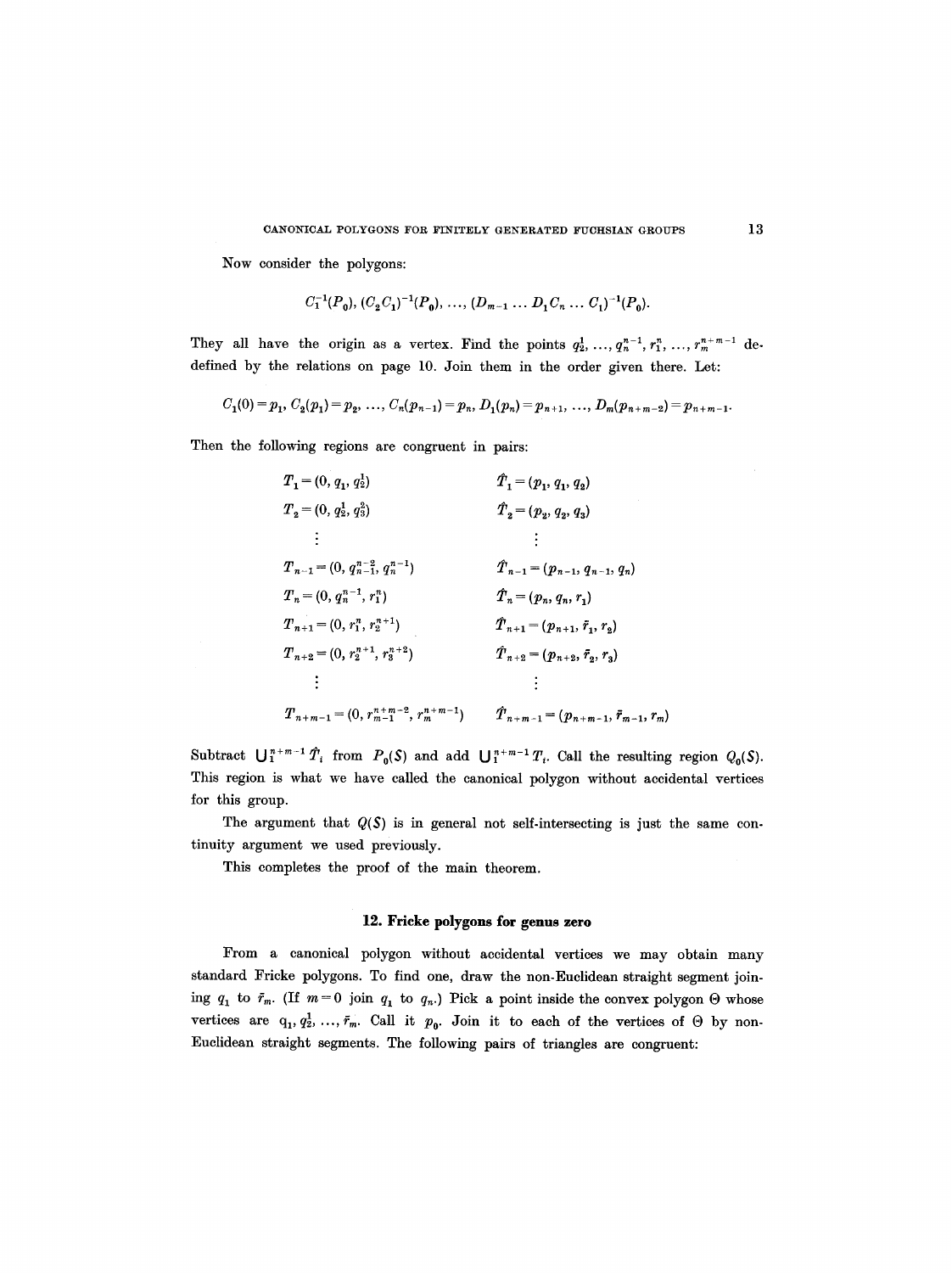```
14 LINDA KEEN
```


Fig. 6.  $Q(\mathcal{S}_0)$  is the inner polygon.

Fig. 7. Construction of a Fricke polygon from a canonical polygon without accidental vertices.

$$
T_1: (q_1, p_0, q_2^1) \qquad \qquad \hat{T}_1: (q_1, C_1(p_0), q_2)
$$
  
\n
$$
T_2: (q_2^1, p_0, q_3^2) \qquad \qquad \hat{T}_2: (q_2, C_2C_1(p_0), q_3)
$$
  
\n
$$
\vdots
$$
  
\n
$$
T_n: (q_n^{m-1}, p_0, r_1^n) \qquad \qquad \hat{T}_n: (q_n, C_n \dots C_1(p_0), r_1)
$$
  
\n
$$
T_{n+1}: (r_1^n, p_0, r_2^{n+1}) \qquad \qquad \hat{T}_{n+1}: (\tilde{r}_1, D_1C_n \dots C_1(p_0), r_2)
$$
  
\n
$$
\vdots
$$
  
\n
$$
T_{n+m-1}: (r_n^{n+m-1}, p_0, \tilde{r}_m) \qquad \hat{T}_{n+m-1}: (\tilde{r}_{m-1}, D_{m-1} \dots C_1(p_0), r_m)
$$

Subtract  $\bigcup_{i=1}^{n+m-1} T_i$  from  $Q(S)$  and add  $\bigcup_{i=1}^{n+m-1} \hat{T}_i$ . Call the resulting polygon  $P(p_0: S)$ .

Since the sum of the angles at  $p_0$  is  $2\pi$ , the sum of the angles at the accidental vertices of  $P(p_0: S)$  is  $2\pi$ . Each angle is strictly less than  $\pi$  because it is an angle of a non-Euclidean triangle and the sum of the angles of a non-Euclidean triangle is strictly less than  $\pi$ . Hence  $P(p_0: S)$  is strictly convex and is therefore a Fricke polygon. Fricke's theorem is now completely proved.

If we chose our starting point  $p_0$  in  $Q(S)-\Theta$ , the above construction would not lead to a convex polygon. However, a similar construction works unless  $m=0$  and  $p_0$  is on the line joining  $q_1$  and  $q_n$ . In this case a convex polygon will result, but it will not be strictly convex.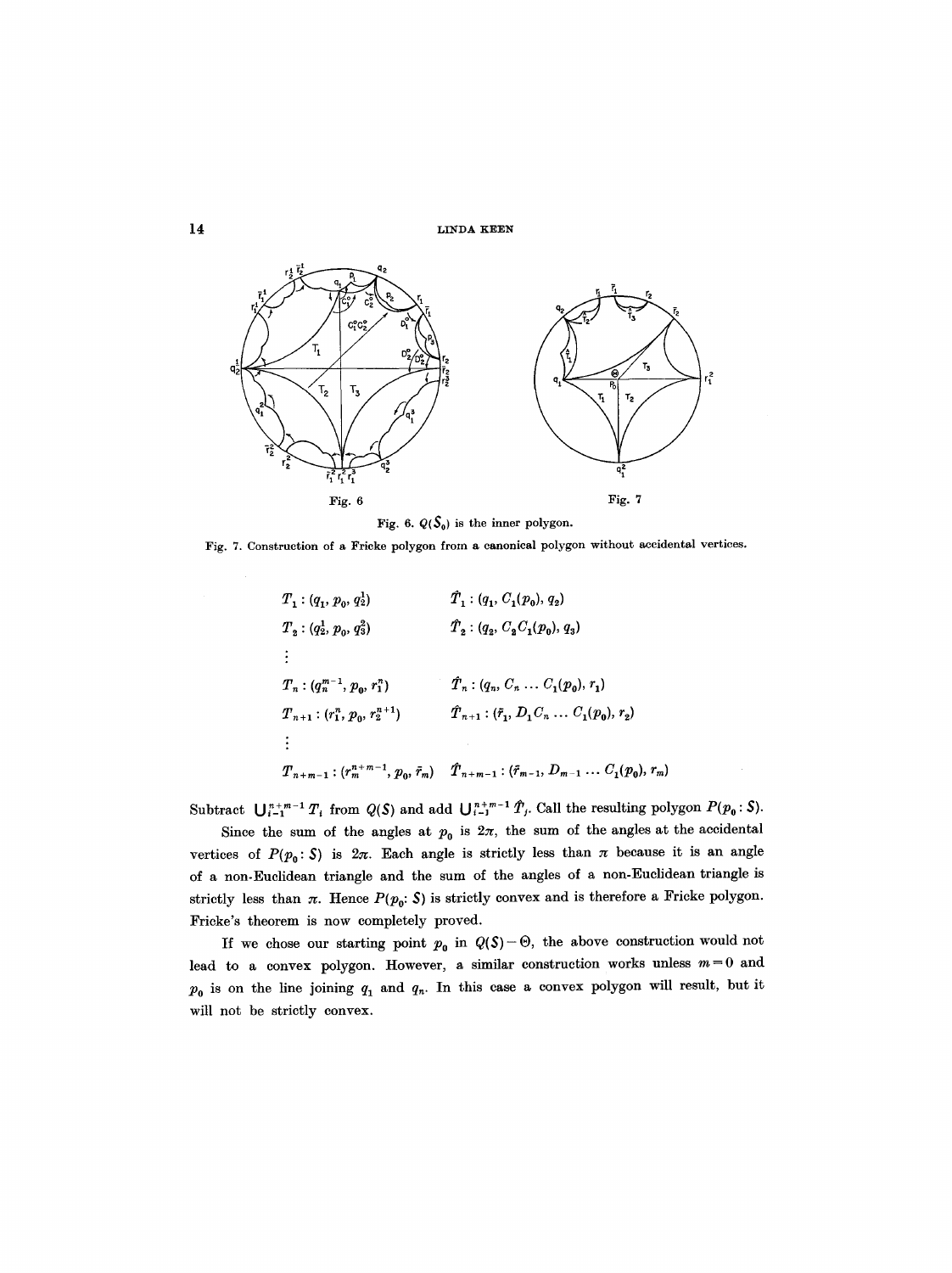#### **13. Geometric interpretation**

For the sake of simplicity we consider the case  $g=2$ ,  $n=0$ ,  $m=0$ . We can interpret the main theorem geometrically by looking at the Riemann surface  $S$  which G represents. We consider on S the Riemannian metric induced by the hyperbolic metric of the disk. On S we are given a set  $\Gamma$  of 4 curves,  $\Gamma = {\alpha_1, \beta_1, \alpha_2, \beta_2}$  which intersect in only one point  $p$  and which are oriented as in figure 8. Cutting  $S$  along F will yield a simply connected surface. F is traditionally called a *canonical dissection*  of S. There is an obvious natural correspondence between  $\Gamma$  and a standard sequence of generators  $S$  of G. The canonical Fricke polygon belonging to  $S$  corresponds to a particular set of curves  $\Gamma^*$  obtained from  $\Gamma$  as follows.

Consider all curves freely homotopic to  $\alpha_1$  and let the unique shortest be called  $a_1$ . Consider all curves freely homotopic to  $\beta_1$  and let the unique shortest be called  $b_1$ .  $a_1$  and  $b_1$  intersect in a unique point  $p^*$ . In the disk  $a_1$  and  $b_1$  correspond to segments  $\bar{a}_1$  and  $\bar{b}_1$  of the axes of  $A_1$  and  $B_1$ . This statement needs proof.

Consider *z*,  $A(z)$  and  $A^2(z)$  where A is an hyperbolic transformation. Then,

$$
\min_{z\in U} \ \{\delta(z, A(z)) + \delta(A(z), A^2(z))\},\
$$

where  $\delta(P, Q)$  is non-Euclidean distance will occur when the three points are co-linear; they will be co-linear only when z is on the axis (see Bers [8]).

*J* 

If  $p$  is the intersection point of the original canonical dissection we need to define a curve  $\sigma_1$  from p to  $p^*$  which has the properties

$$
\sigma_1^{-1} \alpha_2 \sigma_1 \sim a_2, \quad \sigma_1^{-1} \beta_2 \sigma_2 \sim b_2
$$



Fig. 8. Canonical dissection of  $S$  of the type  $(2; 0; 0)$ .